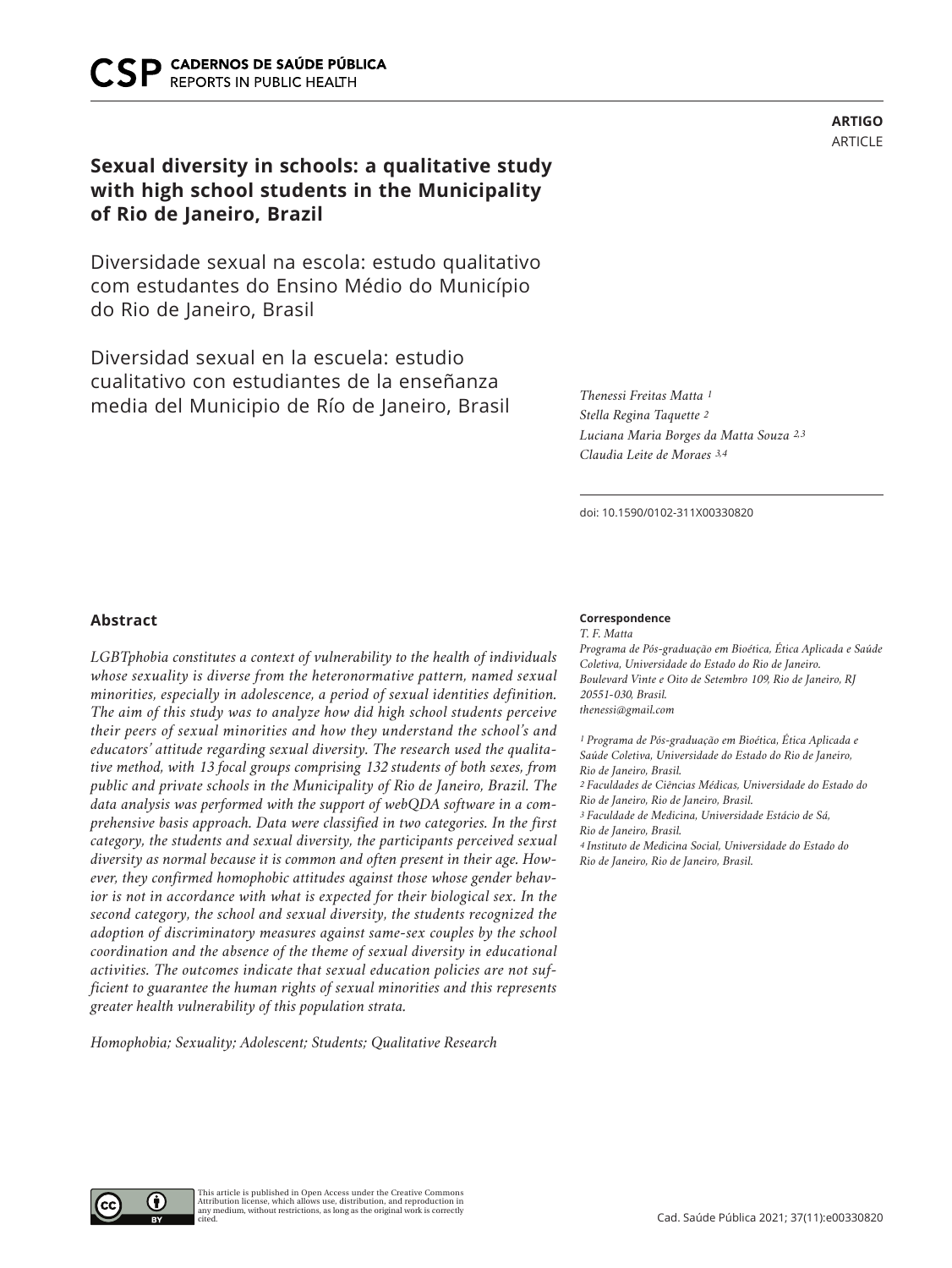# **Introduction**

Adolescence, the stage of life between 10 and 19 years of age according to the World Health Organization (WHO), is a period marked by the achievement of greater autonomy and independence in relation to the family and the experimentation of new behaviors, when it is common to occur the first love relationships and sexual experiences with genital involvement, homo or heterosexuals 1.

Sexual practice transcends the biological sphere, for it involves psychological, cultural, and social aspects 2. During adolescence, the individuals go through a definition of gender identity and sexual orientation. Those who perceive themselves as different from the society's heteronormative pattern often feel discomfort, oddness and anxiety. Occasionally these sensations, associated to discrimination, result in health problems 3.

Adolescents who have erotic desires for same-sex individuals or transgress gender and sexuality norms, i.e., heteronormativity, are often victims of prejudice 4. According to Borillo 5, homophobia is characterized by hostile and irrational attitudes against individuals with sexual orientation that is diverse from what the society considers "normal". However, discrimination is against not only those with diverse sexual orientation, but also against those with non-hegemonic gender identity and expression; hence the term LGBTphobia is more appropriate because it comprises all individuals belonging to sexual minorities 6.

The LGBTphobia rooted in society causes several damages to persons who do not fit into heteronormativity. Thus, adolescents of sexual minorities are most often less engaged in self-healthcare behavior, suffer more violence, and do not receive care in health services that take would into account their diversity 3. Many of them fight against their desires and this results in psychological disorder, guilt feeling, anxiety, shame, and depression. Moreover, there is the stereotype that these individuals are neither capable of having a fully developed affective life, nor a family and children, and this can lead to an unbearable feeling of solitude that culminates in suicide 7. Depression and suicidal behavior are more frequent among homosexuals than among heterosexuals 8,9,10.

The school is the social setting in which adolescents spend a long part of their lives and therefore it is a crucial space for their wellbeing. Moreover, it is a privileged place for the education of citizens and teaching respect for human rights. However, it is known that this setting is hetero-standardizer, controller and disciplinarian of sexuality 11. What is seen many times is that the school is hostile to those who do not fit into the pattern and are taken for being different. In this context, it is common that homosexual adolescents are victims of LGBTphobic bullying and suffer reprimand from their superiors. This discrimination has great impact on the self-esteem, which added to internalized homophobia can lead to school abandonment with the resulting damage to future life 12.

The aim of this research was to analyze how do high school students of private and public establishments perceive those whose sexuality is diverse from the heteronormative pattern and their understanding of the educators' attitudes regarding sexual diversity. Though in Brazil there is some knowledge on the subject, research on the theme with a qualitative approach are still insufficient and involve mainly public establishments. By including private schools this study has gone a step forward.

# **Methods**

This paper is part of a broader research on sexuality and violence among adolescents, conducted with a mixed approach, quantitative and qualitative, with students of both sexes of the second grade of high school, in public and private schools in the 9th Administrative Region of the Municipality of Rio de Janeiro, Brazil. The choice of this target-group was due to the greater probability of already having had sexual experience and still being in the age group of adolescence. The region was chosen out of convenience, due to the integration resulting from previous partnerships with schools located in the area. The schools were chosen by lot.

The study presented in this paper refers to the qualitative stage of the research. The chosen technique was the focal group, which comprises data collection by means of interactions between individuals and is useful for the comprehension of the process of construction of perceptions, attitudes and social representations of human groups 13.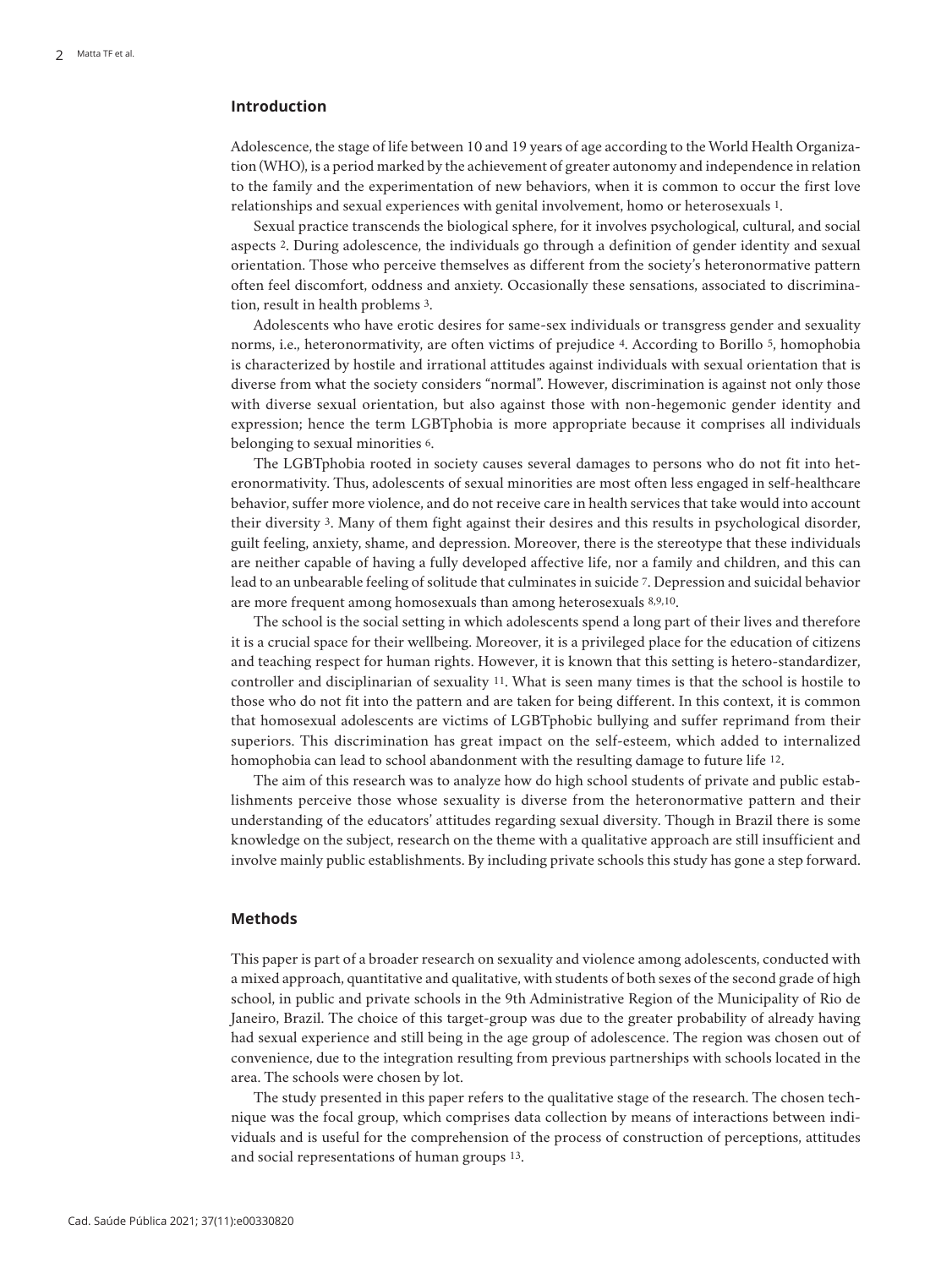Data were collected after contact with and permission of the schools and the responsible persons, during the school year of 2016. The research team held meetings with the students of the classes made available by the school, explained the contents of the research and the themes to be discussed; the first students who agreed to participate remained in the classroom, in the maximum of 12 and minimum of 6 participants. Thus, the groups were formed with individuals who were acquainted. Some groups were composed of students of both sexes and others were separated by sex to broaden the diversity of the discussion. A pact was made that the discussion did not include the exposure of participants' personal experiences. The necessary measures were taken to guarantee the balanced participation of all components, for example, when there was the polarization of the discussion by one member of the group, thus hindering the participation of the others. Also punctual interventions were made for the best development of the discussion, for example, when issues of private nature were invoked in the group.

We followed a script with questions related to sexuality, gender and sexual orientation, about how did the students perceive those who do not fit into the heterosexual pattern and the school's and educators' attitudes regarding sexual diversity. At the end of each meeting a self-administered questionnaire was distributed to the participants for data collection on sociodemographic and sexual experience issues. Each group was conducted by two professionals, with one moderator and one observer. The average duration of the meetings was 60 minutes and they were recorded and later transcribed.

The research team was composed of professionals of medicine, nursing, psychology, and social work; they alternated conducting and observing the groups. There was no type of previous relationship between researchers and researched. The meetings were interrupted after the 13th group due to the repetition of information, with no new data. The sample criteria, thus, was data saturation. The balance was guaranteed between the number of participants from public and private schools and of both sexes.

Data analysis was conducted with the support of the software webQDA (https://www.webqda. net/) 14 according to the dialectical hermeneutics principles, using a theoretical framework based on authors as Denzin & Lincoln 15 and Minayo 13. It was conducted in the following steps: comprehensive reading and re-reading of data, searching for similarities and divergencies; codification of reports according to the understanding of them; identification of meanings attributed by the subjects to the questions raised; comparative dialogue with the literature; and elaboration of interpretative synthesis.

The term "sexual diversity" was used to characterize the expression of normal sexuality that does not follow the heteronormative pattern, related to sexual orientation as well as gender manifestation, and the term "sexual minorities" for those who adhere to sexual diversity, commonly referred to as population of lesbians, gays, bisexual, transsexual, transgender, and cross-dressers (LGBT). The term "trans persons" was referred to those who have a strong dissatisfaction or discomfort with the sex attributed at birth and desire to be treated as the sex with which she/he identifies her/himself 16.

## **Ethical aspects**

The study complies with the ethical norms comprised in *Resolution n. 510/2016* of the National Council of Health and was approved by the Research Ethics Committee of the University of the State of Rio de Janeiro in September 18, 2015 (UERJ, CAAE n. 48107514.2.0000.5282), and was authorized by the Secretariat of Education of the State of Rio de Janeiro.

### **Results and discussion**

From the total of 13 focal groups, seven were conducted in public schools and 6 in private schools, comprising 132 students, half of each segment. The female students were the majority, 55% of the total. Five groups were composed only of male participants, five of female participants, and three were mixed. Among the interviewees, 64.4% reported already having had sexual experiences, of which 4.7% informed having had it with same-sex persons.

The sociodemographic data compared per self-referred male or female sex showed that the male students were slightly older and predominantly of black race/color (57%, compared with 42% of the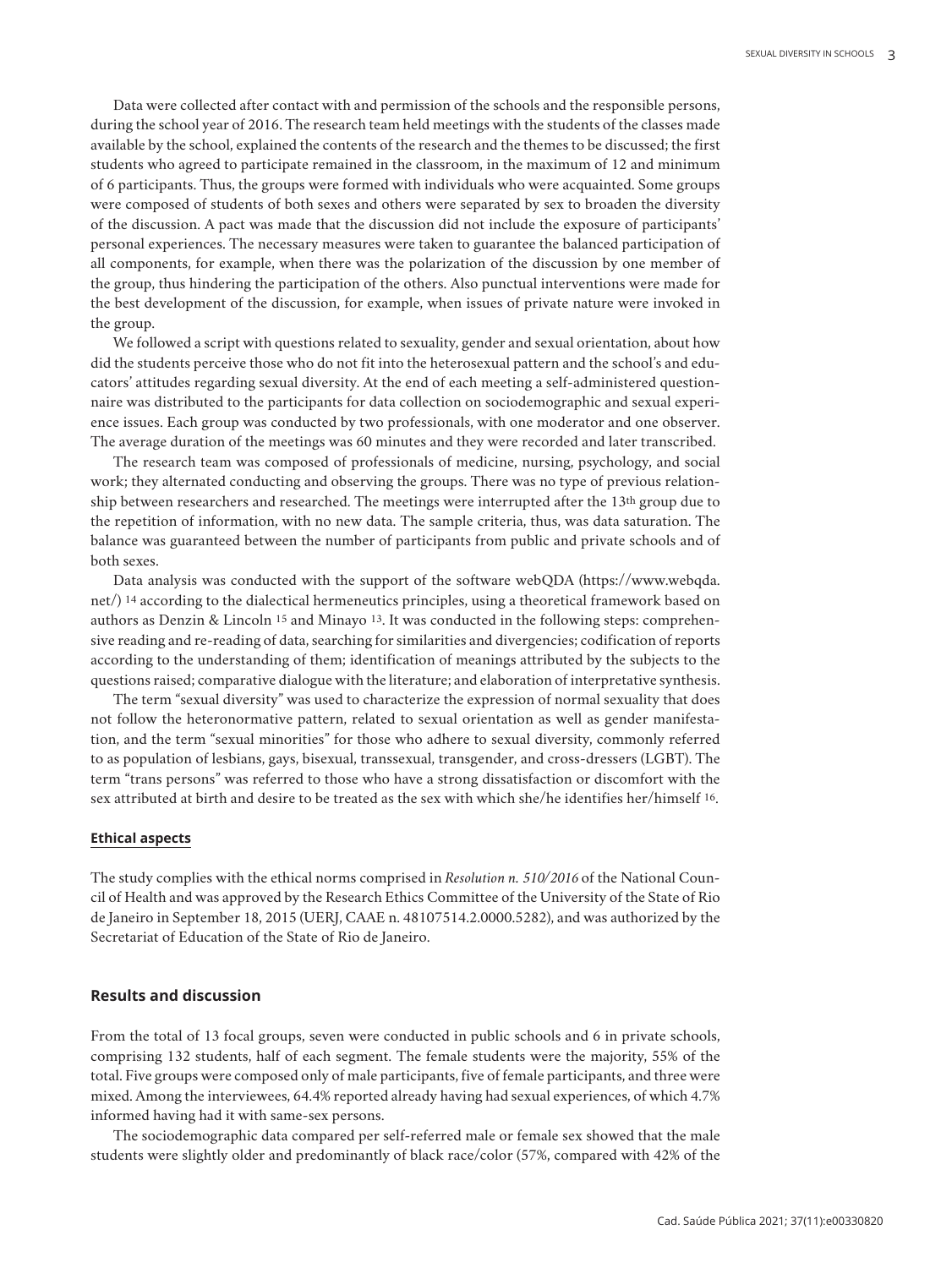female students). Regarding sexual activity, similar rates were found among students of both sexes who had already experienced it (63% of males and 65% of females). Homosexual experience was reported by three female students, whereas only one male student declared this position, indicating an equally reduced frequency of this type of activity (Table 1).

In relation to the type of school, in the private schools there was a predominance of younger students, between 15 and 17 years of age, and of white race/color representing 70%, while in the public schools this feature represented 23%. The higher age average among public schools students corresponds to higher rates of repetition and educational delay. Those who had sexual experience were in higher numbers in the public schools than in the private ones, with rates of 72% and 56% respectively. For the homosexual experience, there was no difference between the number of adolescents who reported the situation among public and private schools, two in each type of school. Private schools students presented parents with significantly higher income than public schools students (Table 2).

In the analysis of textual data, we did not observe relevant differences between the narratives of public and private schools students. For this reason, they were grouped and classified in two catego-

#### **Table 1**

Sociodemographic data distribution by sex. Municipality of Rio de Janeiro, Brazil , 2016.

| Variable                                    | <b>Female</b>  |                | Male           |             |
|---------------------------------------------|----------------|----------------|----------------|-------------|
|                                             | n              | $\frac{9}{6}$  | n              | %           |
| Age range (years)                           |                |                |                |             |
| $15-17$                                     | 53             | 73             | 41             | 68          |
| $18 - 21$                                   | 17             | 23             | 19             | 32          |
| > 21                                        | $\mathbf{1}$   | $\overline{2}$ | 0              | 0           |
| Not informed                                | $\mathbf{1}$   | $\overline{2}$ | 0              | 0           |
| Total                                       | 72             | 100            | 60             | 100         |
| Race/Color                                  |                |                |                |             |
| White                                       | 37             | 51             | 24             | 40          |
| Black and brown                             | 30             | 42             | 34             | 57          |
| Indigenous, yellow and not informed         | 5              | $\overline{7}$ | $\overline{2}$ | 3           |
| Total                                       | 72             | 100            | 60             | 100         |
| First sexual intercourse                    |                |                |                |             |
| Yes                                         | 47             | 65             | 38             | 63          |
| <b>No</b>                                   | 25             | 35             | 22             | 37          |
| Total                                       | 72             | 100            | 60             | 100         |
| Age of the first sexual intercourse (years) |                |                |                |             |
| $\leq 14$                                   | 14             | 30             | 13             | 34          |
| $15-17$                                     | 31             | 66             | 25             | 66          |
| $\geq 18$                                   | $\overline{2}$ | $\overline{4}$ | $\mathbf 0$    | $\mathbf 0$ |
| Total                                       | 47             | 100            | 38             | 100         |
| Homosexual experience                       |                |                |                |             |
| Yes                                         | 3              | $\overline{7}$ | $\mathbf{1}$   | 2           |
| <b>No</b>                                   | 44             | 93             | 37             | 98          |
| Total                                       | 47             | 100            | 38             | 100         |
| Family income (minimun wage)                |                |                |                |             |
| $\leq$ 3                                    | 29             | 40             | 28             | 46          |
| > 3                                         | 36             | 50             | 24             | 40          |
| Not informed                                | $\overline{7}$ | 10             | 8              | 14          |
| Total                                       | 72             | 100            | 60             | 100         |
| <b>Grand total</b>                          | 72             | 100            | 60             | 100         |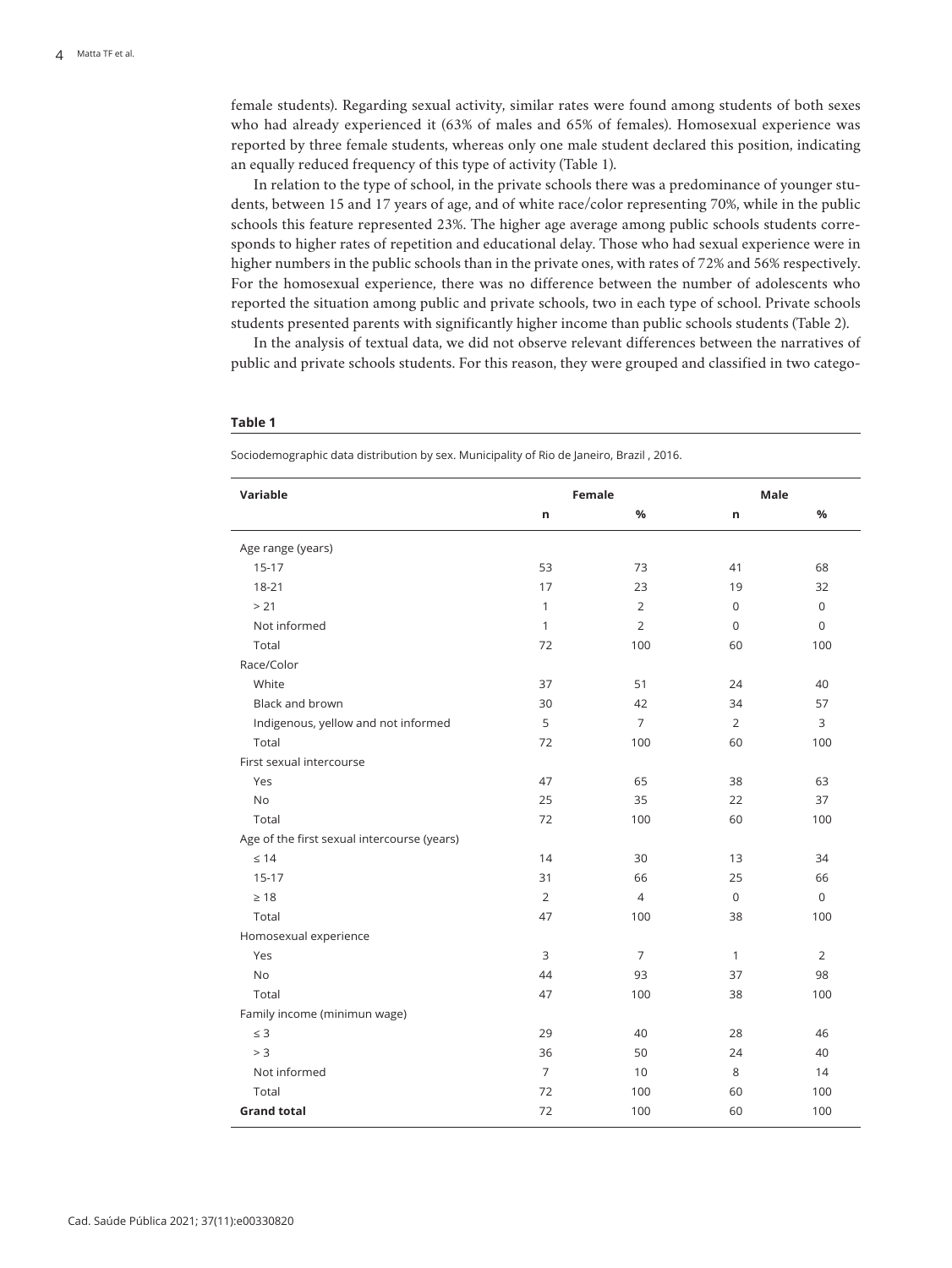## **Table 2**

Sociodemographic data distribution by type of school. Municipality of Rio de Janeiro, Brazil , 2016.

| Variable                                    | <b>Public schools</b> |                | <b>Private schools</b> |                |
|---------------------------------------------|-----------------------|----------------|------------------------|----------------|
|                                             | n                     | %              | n                      | %              |
| Age range (years)                           |                       |                |                        |                |
| $15 - 17$                                   | 36                    | 54             | 58                     | 88             |
| 18-21                                       | 29                    | 44             | $\overline{7}$         | 10             |
| > 21                                        | $\mathbf{1}$          | 2              | 0                      | $\Omega$       |
| Not informed                                | $\mathbf 0$           | $\Omega$       | $\mathbf{1}$           | $\overline{2}$ |
| Total                                       | 66                    | 100            | 66                     | 100            |
| Race/Color                                  |                       |                |                        |                |
| White                                       | 15                    | 23             | 46                     | 70             |
| Black and brown                             | 47                    | 71             | 17                     | 26             |
| Indigenous, yellow and not informed         | 4                     | 6              | 3                      | $\overline{4}$ |
| Total                                       | 66                    | 100            | 66                     | 100            |
| First sexual intercourse                    |                       |                |                        |                |
| Yes                                         | 48                    | 72             | 37                     | 56             |
| <b>No</b>                                   | 18                    | 28             | 29                     | 44             |
| Total                                       | 66                    | 100            | 66                     | 100            |
| Age of the first sexual intercourse (years) |                       |                |                        |                |
| $\leq 14$                                   | 16                    | 33             | 11                     | 30             |
| $15-17$                                     | 31                    | 65             | 25                     | 68             |
| $\geq 18$                                   | $\mathbf{1}$          | $\overline{2}$ | $\mathbf{1}$           | $\overline{2}$ |
| Total                                       | 48                    | 100            | 37                     | 100            |
| Homosexual experience                       |                       |                |                        |                |
| Yes                                         | 2                     | $\overline{4}$ | 2                      | 5              |
| <b>No</b>                                   | 46                    | 96             | 35                     | 95             |
| Total                                       | 48                    | 100            | 37                     | 100            |
| Family income (minimun wage)                |                       |                |                        |                |
| $\leq 3$                                    | 42                    | 63             | 15                     | 23             |
| > 3                                         | 18                    | 27             | 42                     | 64             |
| Not informed                                | 6                     | 10             | 9                      | 13             |
| Total                                       | 66                    | 100            | 66                     | 100            |
| <b>Grand total</b>                          | 66                    | 100            | 66                     | 100            |

ries, in accordance with the objectives of this study: (1) students and sexual diversity, referring to the participants' perception of their peers of sexual minorities; and (2) the school and sexual diversity, referring to the participants' perception of how the teachers and the pedagogical coordination deal with sexual diversity in the school.

## **Students and sexual diversity**

The narratives of participants indicate that adolescents of sexual minorities are more visible and suffering less rejection from peers at school. In general, in their perception, the rejection rate in the school is lower than in the external social environment. Moreover, the number of students manifestly non-heterosexual is high, also because of the circumstance that the stage of life they are in is one of discoveries and definition of sexual identity. The fact that it is something common makes everyone become used to it and no longer have a feeling about diversity as something strange, different, hence reducing prejudice. The students state that nowadays homosexuality, transsexuality and other expres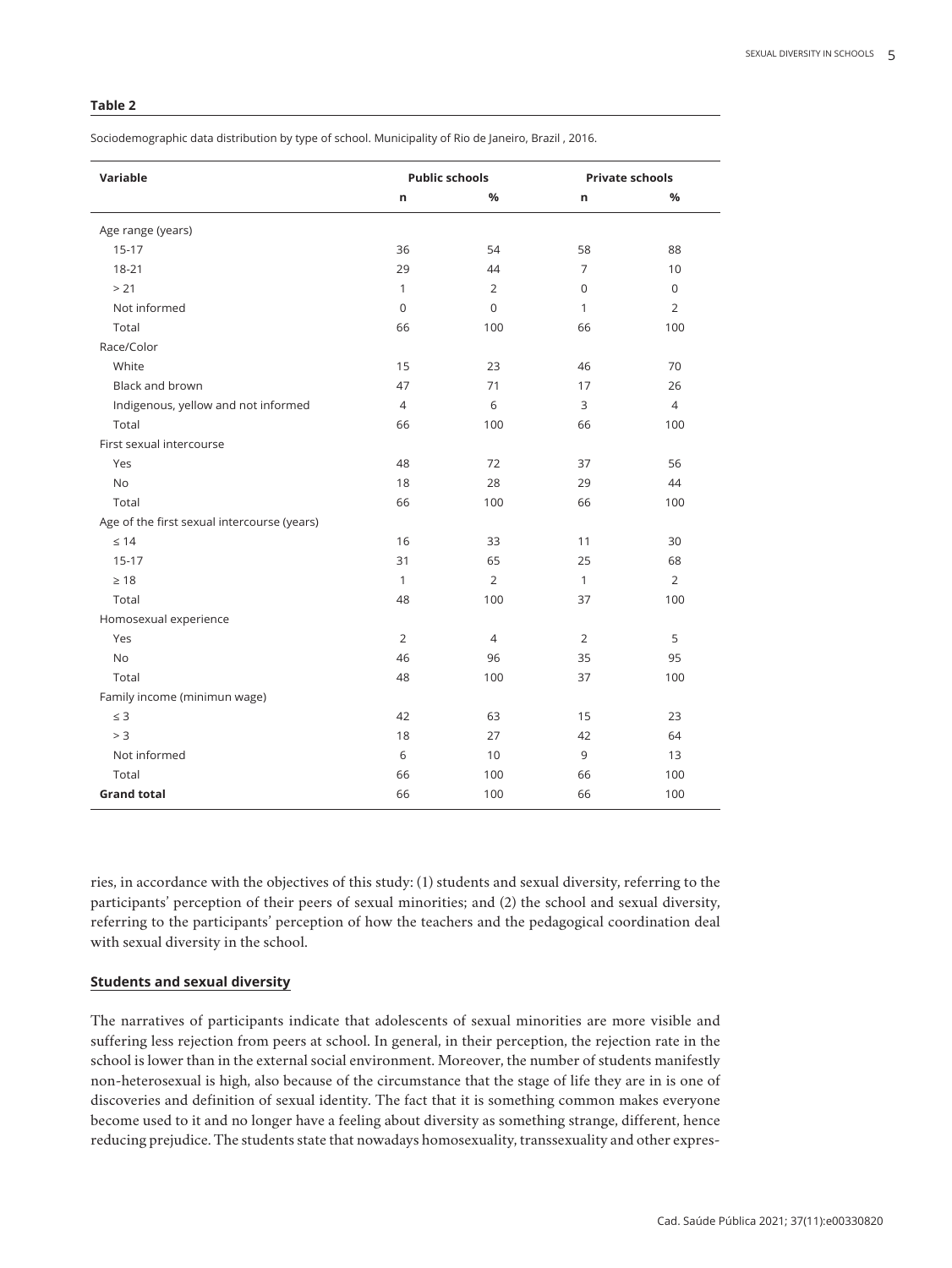sions of sexuality and gender are more present on communication media, especially on the Internet, which also contributes to greater receptivity.

"*There is a lot of conviviality, one gets used to it*" (Female student, G1).

"*I have several friends who are gays and lesbians, not one or two, but several*" (Female student, G4).

"*Nowadays it's normal*" (Male student, G3).

Participants argued that presently the school broadens the youth's perception, especially with the study of certain disciplines in which there is greater dialogue with students. Before, in the generation of parents and grandparents, there was more discrimination.

"...*Most of us, when we arrive here, it is like 'Oh, I'm against this, against that'. But here we kind of open our minds! We start to see things differently*" (Female student, G11).

"*Today there is a lot of information for us to open our mind*" (Female student, G9)

However, the acceptance of sexual diversity is neither unanimous nor unconditional, and it happens for several reasons. For some, though homosexuality is not something "normal", non-heterosexual individuals must be respected. The nationally conducted research *Sexual Diversity and Homophobia in Brazil* 17 highlighted that homophobia rates tend to decrease insofar as people have contact with the LGBT public.

Female students demonstrated a greater predisposition to accept diverse types of non-heteronormative sexual behavior than male students. They also showed greater participation and eloquence in the discussion on the theme. The male students were more economic with words, seeming fearful of confessing knowledge on the subject and being considered homosexuals or sympathizers. Among them there was a statement that could lead to the understanding that homosexuality is contagious:

"*Could you give me cigarette? And he takes it and puts in my mouth. For me to smoke it, I don't accept it* (...) *Now, if he takes it from a package, it's one thing*" (Male student, G6).

There were frequent narratives that it causes discomfort to see gay couples embracing or kissing and statements that everyone can do as it pleases, but only privately. There was a statement that there was uneasiness also when seeing caresses between heterosexual couples in public, that this should only be done in private, "between four walls". However, these statements appeared only to justify the rejection to public demonstration of affection between homosexuals, perhaps not to be seen as prejudiced persons.

The lesser acceptance of sexual diversity among male students became evident when they referred to members of sexual minorities who expose the way they feel about themselves. When mentioning gay men, our interlocutors demonstrated toleration only for those who act according to the traditional pattern of masculinity. Any deviation from this conduct is repelled by them. Males who wear female clothes are discriminated. In the male students' words, violence against homosexuals is most often justified in those cases.

"*They have to dress normal. There are those who wear tight pants*" (Male student, G2).

"*A homosexual who goes around like this in the streets will be beaten*" (Male student, G2).

The non-rejection to members of sexual minorities is thus selective, occurring when the individual behaves according to what is expected from the sex to which he/she belongs. Therefore, discrimination still exists.

The lesser acceptance among students to those who externalize their homosexuality through gestures or clothing configures violence, because it obliges the individual to conceal the sexual orientation. This invisibilization of sexual diversity is a mechanism of homophobia legitimation 18. In a study with 2,159 high school students, Rondini et al. 19 evidenced what was denominated cordial homophobia, i.e., when the individual accepts a male or female gay friend as long as they do not present manners of the other sex. In other words, homosexuality is admitted as long as it does not appear, that the homosexual does not "come out of the closet". This logic explains why trans persons are more vulnerable to violence.

Magnavita 20 points that selectivity in discrimination also occurs among gays. It is only possible to be a homosexual and not be discriminated, including by peers, if one follows the primer that presents an acceptable model of behavior, ruled by misogyny and machismo. This is evident with trans persons who in order to be accepted must follow a long path 21,22, recognized by our interlocutors as a very difficult and painful process.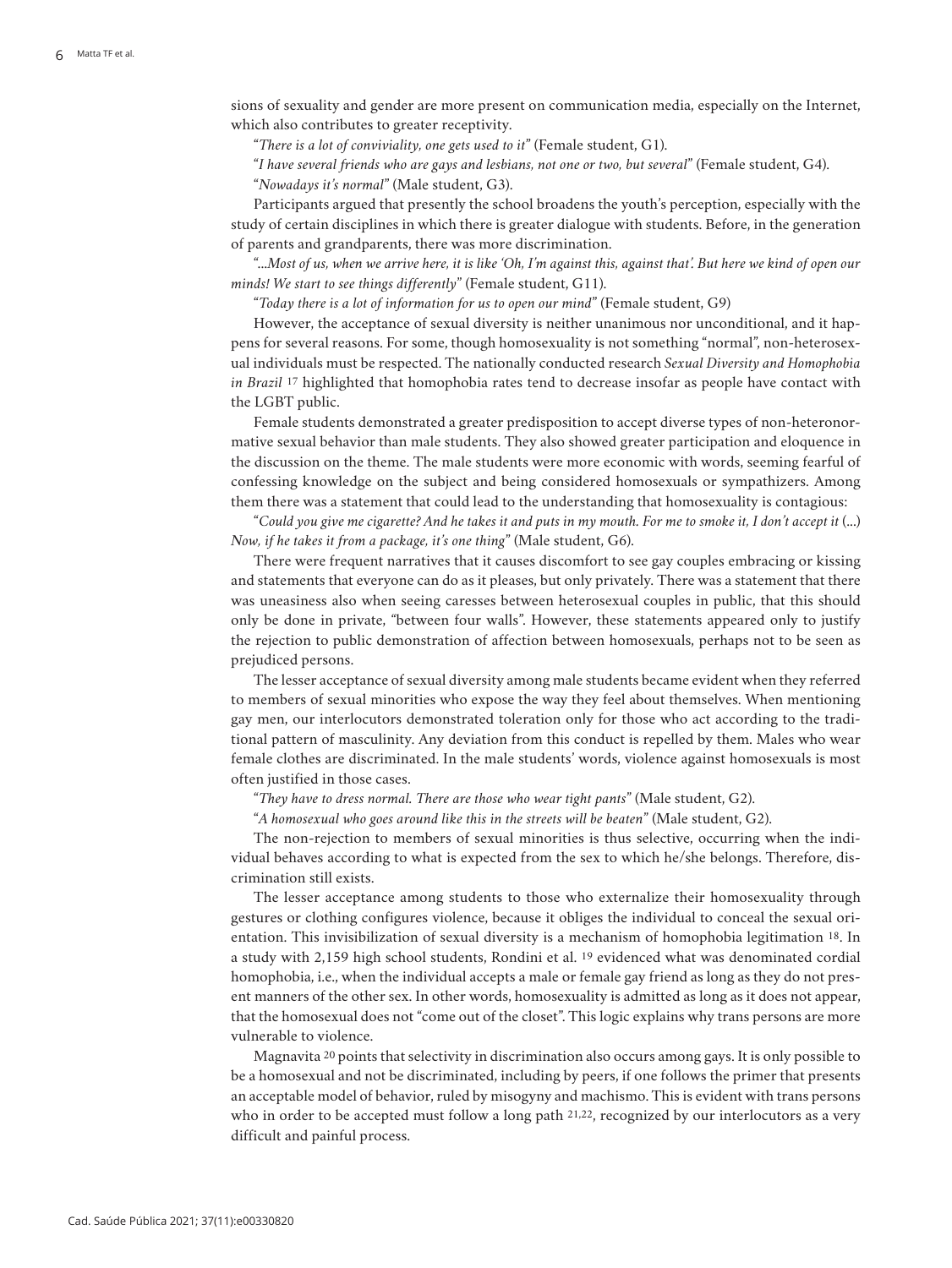The greater homophobia among men reported by participants is corroborated by other studies. Young men reject homosexuals and transsexuals more than young women and even older men. This behavior represents the affirmation of the masculine identity in this stage of life. Homophobia is directed not only to individuals belonging to sexual minorities, but also to those who do not behave in accordance with the hegemonic model of their respective gender. According to a study conducted in Mexico 23, the most homophobic individuals are men, those most involved with religion, having no homosexual friends, and with conservative political stand. In the same direction, in a study with 30,000 students from 6 countries in Latin America, researchers 24 found that homophobic attitudes were associated to the male sex and to religious practice, particularly non-Catholic Christians.

Another motive of rejection appears when the participants say that they accepted homosexuals as long as they "do not harm them". The same type of discourse did not occur in relation to heterosexuals. In contraposition, some affirmed that the exchange of caresses in public between same-sex persons is a courageous attitude, for they are showing what they truly are, not repressing themselves because of others. Another form of prejudice debated between our interlocutors was the observation that homosexuals can influence children to become homosexuals. Discrimination was also manifested by them through exclusion, cursing, and making jokes like saying "you must become a man", among others.

A relevant aspect to be highlighted is the apparent greater welcoming towards couples of women than of men. For this motive, female students in this situation expose themselves more at school than male students. According to reports, it is much more likely to occur a kiss in public between two women than between two men. We verified in the narratives that when explicitly prejudiced attitudes occur at school it is most frequently in relation to male homosexuals. This is the reason why female homosexuality, though much more visible at school than male homosexuality, appeared secondarily in the students' speech. When asked about discrimination, students referred mostly to male gays.

Female homosexuality, on the other hand, is seen by some as something exciting, as fetish.

"*I find it cool to see two women kissing, more than two men*" (Male student, G3).

Less intense homophobia against women as perceived by our interlocutors converges with studies conducted by Leonel 25 on lesbophobia. The author states that lesbians seem to suffer less discrimination than male gays and points as hypothesis for this difference women's historical invisibility in public spaces, consequently with lesser exposure in the media, on the streets and in working spaces, intensified by greater social acceptancy of affection manifested between women. Therefore, Leonel supposes that if homosexual women are in fact less perceived by people around them, consequently they will be less discriminated.

Some participants stated that many women seek a relationship with other women due to having suffered violence from men with whom they had a relationship. This statement follows the same direction of that in which "*if a woman becomes a lesbian, it is because she has not met a real man*", admitted by 31% of the population in the study conducted by Leonel 25 (p. 91). Both socially disseminated conceptions and the fetishization of lesbians exemplify the intrinsic link between machismo and lesbophobia, in which a woman must subjugate her sexuality to the male and the desire for another woman would happen only in the impossibility of relating with a man.

The greater public exposure of caresses between women is in accordance with the stereotype of the female gender 26. Being gentle, delicate and affectionate belongs to what is expected from the sexual orientation. On the other hand, in the process of men's socialization, masculinity takes place in constant opposition to femininity. To be a macho, the man must be aggressive, strong, competitive, and heterosexual 5.

## **The school and sexual diversity**

The narratives about the attitudes of educators regarding sexual diversity were varied. Some students report that there is no discrimination from teachers and pedagogical coordinators. Others declared that some institutions impose constraints to students who are not heterosexuals.

Sexual diversity did not appear as a theme that is present in school activities, because none of our interlocutors referred to initiatives of the school in this sense. Explicit discriminatory attitudes arising from teachers and/or coordinations of the institutions were seldom described, however some stu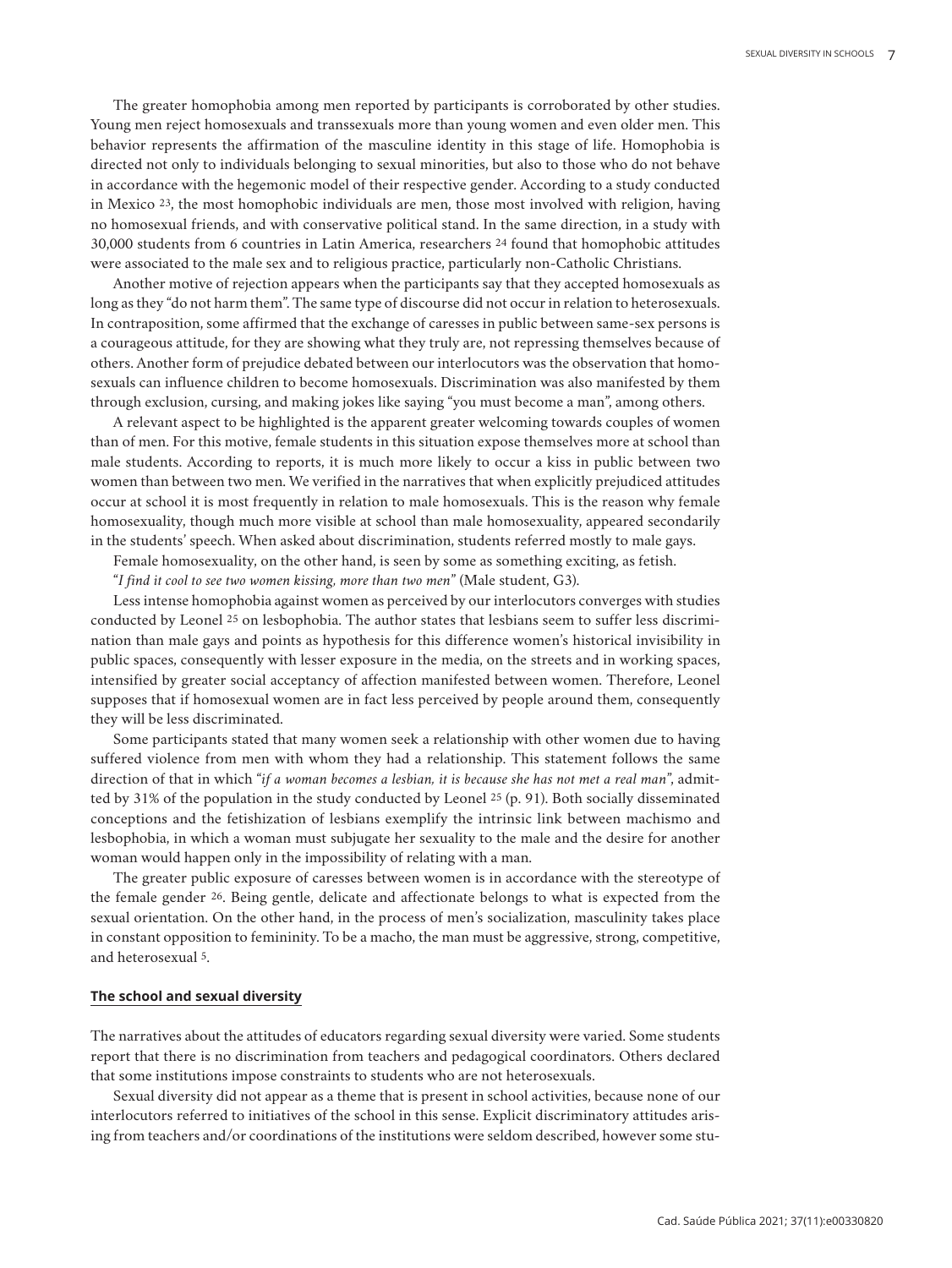dents expressed the opinion that all schools are homophobic. There were reports about teachers who refuse to call a transexual female student by her social name and who make jokes about homosexuals.

In all the groups, the few discriminatory attitudes of the school mentioned by our interlocutors were the prohibition for female students who have a relationship to enter the restroom together and the repression to love relationships in public of same-sex students in the school's premises, or in the surroundings when wearing the school uniform. The same repression does not occur for a heterosexual couple.

"*Then, a hetero couple, kissing in the corridor, the coordination goes by, does nothing… But if there are two homosexuals, they will complain*" (Female student, G7).

"*One* [female] *student cannot go to the restroom with another, because the coordination simply forbids it...*" (Female student, G9).

According to Junqueira 6, school curricula are political and cultural production artifacts that can (re)produce the social gender norm, the heteronormativity, affecting not only those who do not fit into the norm. Therefore, the school should develop actions beyond those directed to the academic performance, because it is a privileged space that, depending on its conduct, may corroborate or not the crystallization of biased perceptions in relation to the behaviors that do not fit into the society's heteronormative pattern.

The early experiences with sex education in schools in the 1960s had a hygienist character. With the demands of the feminist movement in the 1970s this situation started to change, but only in the 1990s there were more effective educative proposals, motivated by the AIDS epidemic and the increase of pregnancy in adolescence. In 1995, in response to social movements and criticism to the educative programs as they were proposed, the Brazilian government included sexuality in the National Curricular Parameters as a transversal theme, articulated to other themes as ethics, health, gender, ecology, and cultural plurality 27.

The theme of sexuality should be dealt with in a way that would be continuous, systematic and integrated with the educative work in schools. However, in the schools comprised in this study, this is not done; actually, some participants suggested that other groups should be created to continue the debate on the theme, inviting the school director to take part in the activity. Thus, it is perceived that after two decades the theme of sexual diversity is still not present in high school curricula 28.

As from 2001, with the creation of the National Council for the Combat of Discrimination, sexual minorities were included in the agenda of public policies managers, and in 2004 there was the creation of the Program Brazil Without Homophobia, designed by the Special Secretariat of Human Rights. The *Project School Without Homophobia*, articulated with the Program Brazil Without Homophobia, created educational material, with the support of NGOs, that approached homophobia in a systematic way. However, this was considered an offense to Brazilian families and due to political pressure, its use was forbidden 29. Therefore, the opportunity was wasted to support students in the uneasiness that is common among adolescents regarding sexual experimentation and to train educators with the skills on the theme, because as exteriorized by participants in this study they belong to another generation with other values and for them it is more difficult to accept different affective and sexual choices.

 Some authors recommend the implementation of policies and programs in the sense of improving the school setting, including themes such as sexual orientation and diversity, combating LGBTphobic bullying, and programs of alliances between gays and heterosexuals. They also affirm that the safer the students feel in the educational setting, the greater will be the probability of reducing risks to their mental health and school evasion 30. The participants in this study externalized the concern with those who suffer LGBTphobic bullying and have no protection from the school. Omission and silence on the theme of diversity is a subtle way of agreeing with the society's heteronormative system. In order to combat homophobia, it is crucial to include sexual diversity as an educational theme 31. For a long time, the educator Louro 32 stresses that the invisibilization of homo- and transsexual students contributes to their marginalization. The fact that the school ignores the homosexual students authorizes peers to insult them and make offensive jokes. And according to Seffner 33, besides the educative proposals on sexual diversity, it is necessary that heteronormativity is discussed in schools to explain its origin and the mechanisms of disciplinary order and control over the body of individuals and populations 11.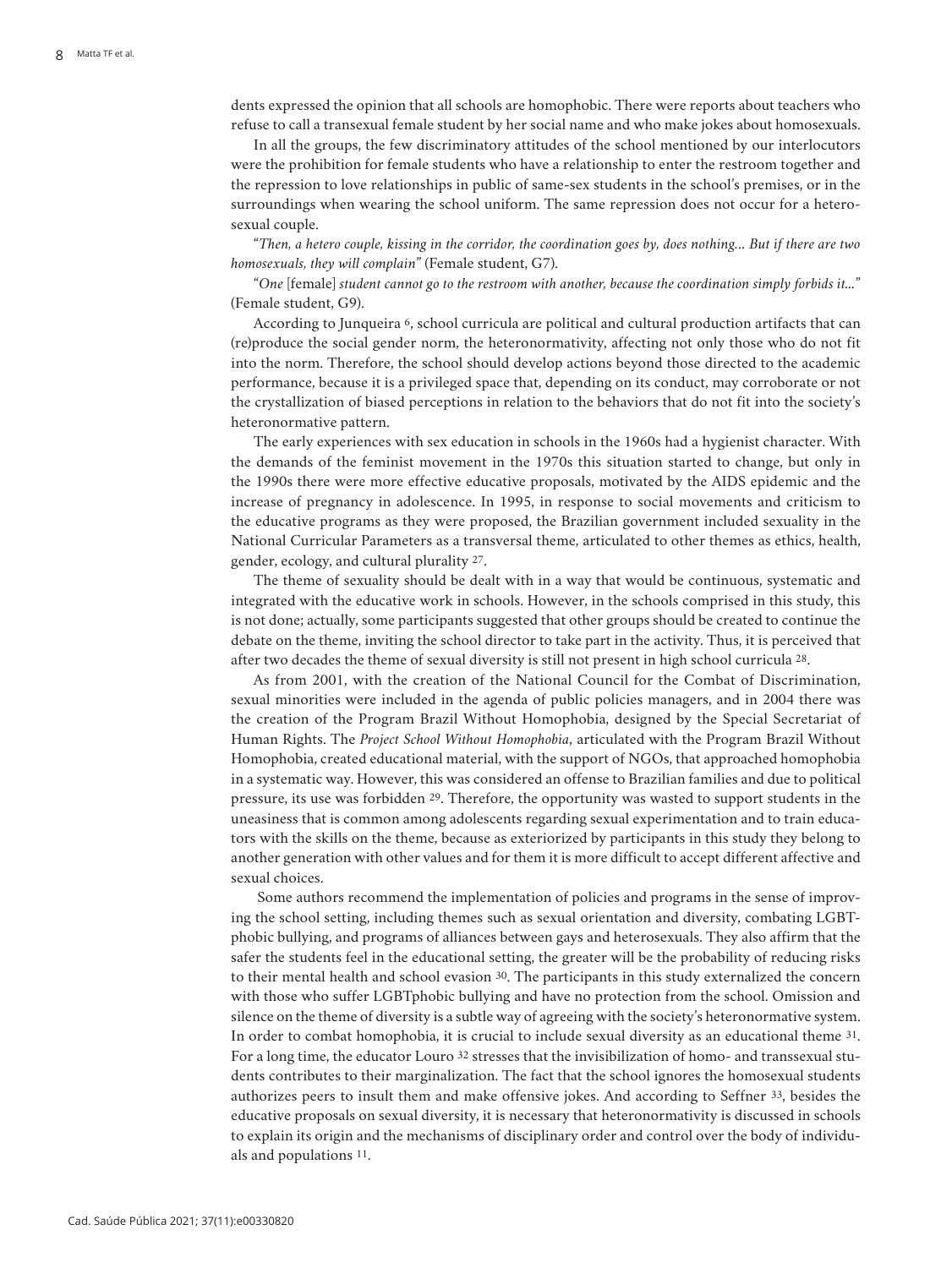The guidelines of the Brazilian Ministry of Health for the health care of adolescents preconize interventions of health promotion in the school context that include structuring themes such as patterns of conduct and historically constructed social values, and among other issues those that have influence on the differences of expectations and social roles with repercussions on the healthy growth and development of this populational group. The school is the social environment that concentrates a large number of adolescents; therefore, it has a strong influence on their health. Hence the importance of thinking health interventions in these spaces. In this perspective, in 2006 there was the creation of the *Policy of Health and Prevention in Schools* (SPE. http://portal.mec.gov.br/projeto-saudee-prevencao-nas-escolas-spe) in a partnership between the Brazilian Ministries of Education and Health, aiming at reaching the specific public of school adolescents, and one of the main interventions was directed at the promotion of sexual and reproductive health of adolescents. However, in 2007 this governmental policy was replaced by the Program Health in Schools (PSE), which adopted the interventions but in a broader context that includes other age groups, not giving priority to the issues related to sexuality 34.

There are several hindrances to the implementation of a pedagogical proposal on the theme of sexuality, among them the lack of specific training of educators, which results in classroom interventions based on their own personal values. According to Nardi & Quartiero 27, many times the interventions take place in order to solve problems that occur at the school. By acting in a punctual manner and placing the intervention on an individual sphere, the school reinforces the homophobic and sexist culture, and does not promote the questioning of the discriminatory character of violent actions and insults, because those practices are naturalized. The educator ends up by also being an agent of normalization of sexual behaviors, seen by many as individual and private issues, and not as an issue of rights. The school acts by training students to control their senses and sexuality and making the school environment function free of ideological standpoints 11. On the other hand, it is observed that even when schools do not deal specifically with the theme of sexuality, the normative practices related to sexual and gender behavior are present and active in the schools' daily life. Therefore, educators training on the theme of sexuality and sexual diversity is of great importance, not only for them to be prepared to deal with frequent situations that pass by students' sexual life and inevitably traverse the school, but also for the reflection on their own convictions and biases that affect their educational practices. Also, the educative programs should take into account the contextual and historical specificities related to heteronormativity and sexual diversity.

Despite the apparent non-discriminatory attitudes of teachers, our interlocutors ponder that it depends on the school. Some are more open and accept changes more easily, e.g., *Colégio Pedro II* (Pedro II School) that allows the use of skirts by male students, something that would never happen at *Colégio Militar* (Military School). It was also argued by them that because teachers belong to other generations, they are more biased.

"*I think their generation had a vision of this homosexual world that was not that open. So, for them it's not as easy to accept things as it is for us*" (Female student, G7).

"*The values, they received completely different values than what we are receiving now. There weren't so many homosexuals explicitly kissing*" (Female student, G7).

About dealing with trans persons, participants commented that if a male student would wear the uniform designated to females, the direction would give a reprimand for that. The narratives made clear the omission of educators regarding themes related to sexual diversity; this was evidenced in the students requests to the research team to return to their school and perform other activities on the theme. Another omission commented was the non-repression to LGBTphobic bullying against non-heterosexual students.

In a study by Cassal & Zucco 35 on the perception of educators of public and private schools in the Metropolitan Region of Rio de Janeiro, the researchers verified that the school deals with sexuality from the viewpoint of heterosexuality and teachers expect from students a behavior that is "adequate" to their biological sex. Identities that did not fit heteronormativity were considered outside the school's reality.

"*They... kind of exclude the person from things, they make bullying. Because the person can pretend it's nothing, you know? But for the person it's difficult, the person will cry, will be sad… And the teachers accept it. At least I have never seen any kind of repression...*" (Female student, G1).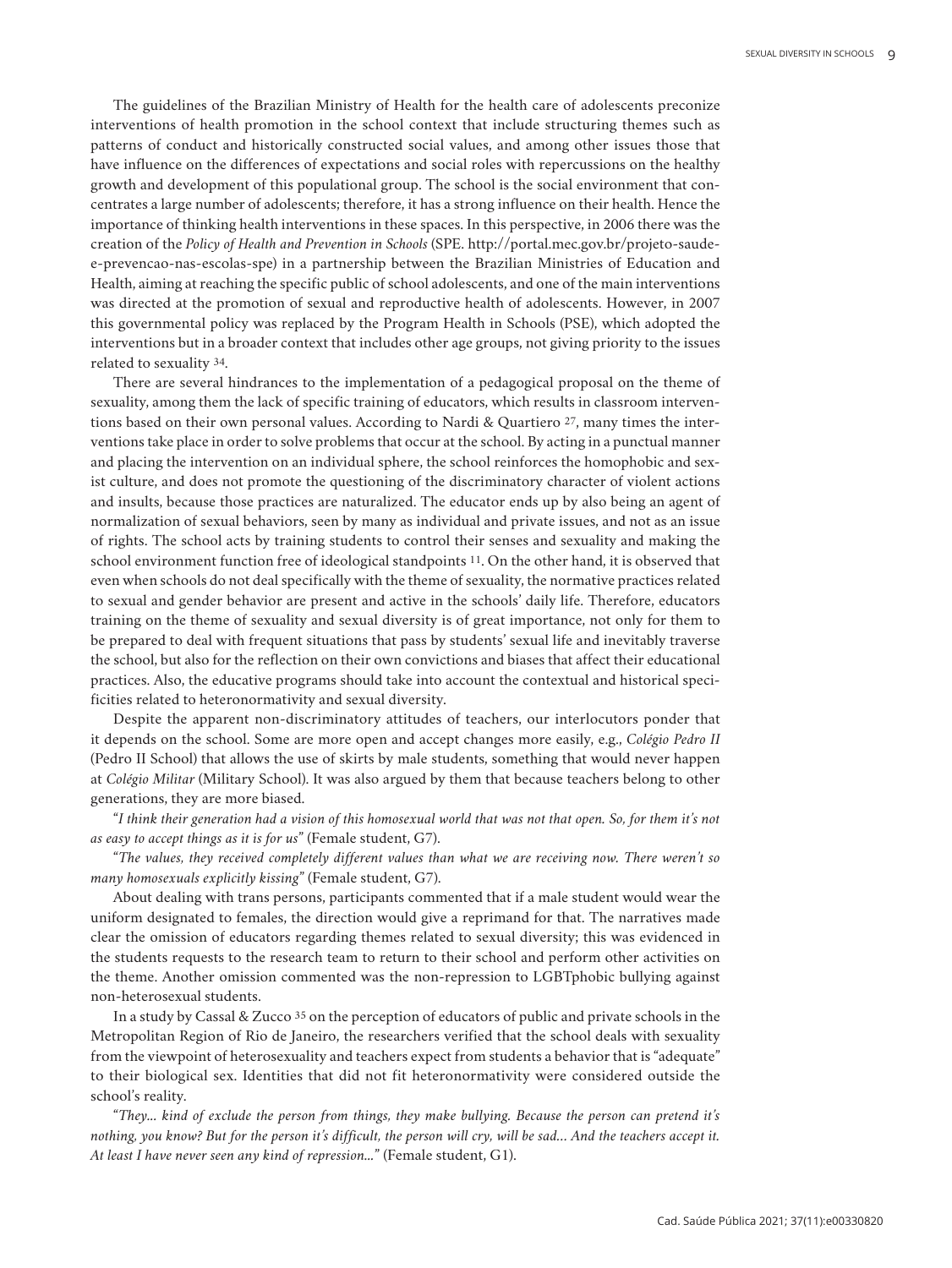Teachers' acceptance sustains and strengthens the hierarchy of the masculine over the feminine. When students were questioned about whom they would refer to discuss contents on sexuality – in a broad perspective including relationship, violence, gender, and sexual diversity – teachers were rejected as an option, making explicit the distancing between school and students in this field. There was an opinion that it would be important to have the school director participating in the focal group.

In a critical study on homophobia, education and sexual diversity, Méndez-Tapia 36 stresses that the society's codes and regulations on gender affect the spaces of formal education as well as other places of informal learning; they mold the types of socialization that strengthen the heterosexual regime and the symbolic and formal authorities in matters of morality, which not only define masculine and feminine behaviors but also establish what is expected from and is legitimate for students' conduct. Gender codes operate as a policy of truth inside educational spaces by establishing the normative bases of prescription and sanction that deify attitudes, behaviors and images according to pre-established models of masculinity and femininity. According to Spanish philosopher Preciado 37, since the beginning of life the society uses pedagogical instruments that are not easily perceived as such, which monitor and control babies in order to transform them into heterosexual children.

# **Final considerations**

This study, limited to the universe of high school students and natural groups of individuals who were acquainted, verified that LGBTphobia is fully manifested in school settings and is invisible to the school's sight, in the perception of our interlocutors. This suggests that the existing programs and public policies on education and health are not guaranteeing the sexual rights of this population, as well as their protection, which are needed because they are individuals who are in the process of development. In order to experience sexuality in a free, safe and healthy way it is necessary to offer them adequate conditions for the manifestation of their desires and inquietudes, and the school setting is the most indicated for this. However, it is worth stressing that there is greater acceptance of LGBT adolescents because students are more open to changes, equally in public and private schools, even in a heteronormative and discriminatory school setting, common to both types of school establishments.

Currently, besides the low effectivity of policies in this field, there are evidences of opposed movements, for example, the exclusion of the terms gender and sexual orientation from the text of the Brazilian National Plan for Education approved in 2014, as proposed and Municipality of Rio de Janeiro, Brazil approved at the Brazilian National Congress by the group of conservative religious-wing congresspersons. Another noteworthy movement is the School "Without" Party – *Bill n. 193/2016* (https://www25.senado.leg.br/web/atividade/materias/-/materia/125666), which represents a serious threat to an education that is emancipatory and that guarantees rights; the ideology of this movement, contrary to the alleged aim of neutrality, intends to prevent debates and pedagogical practices related, among other issues, to gender and sexuality.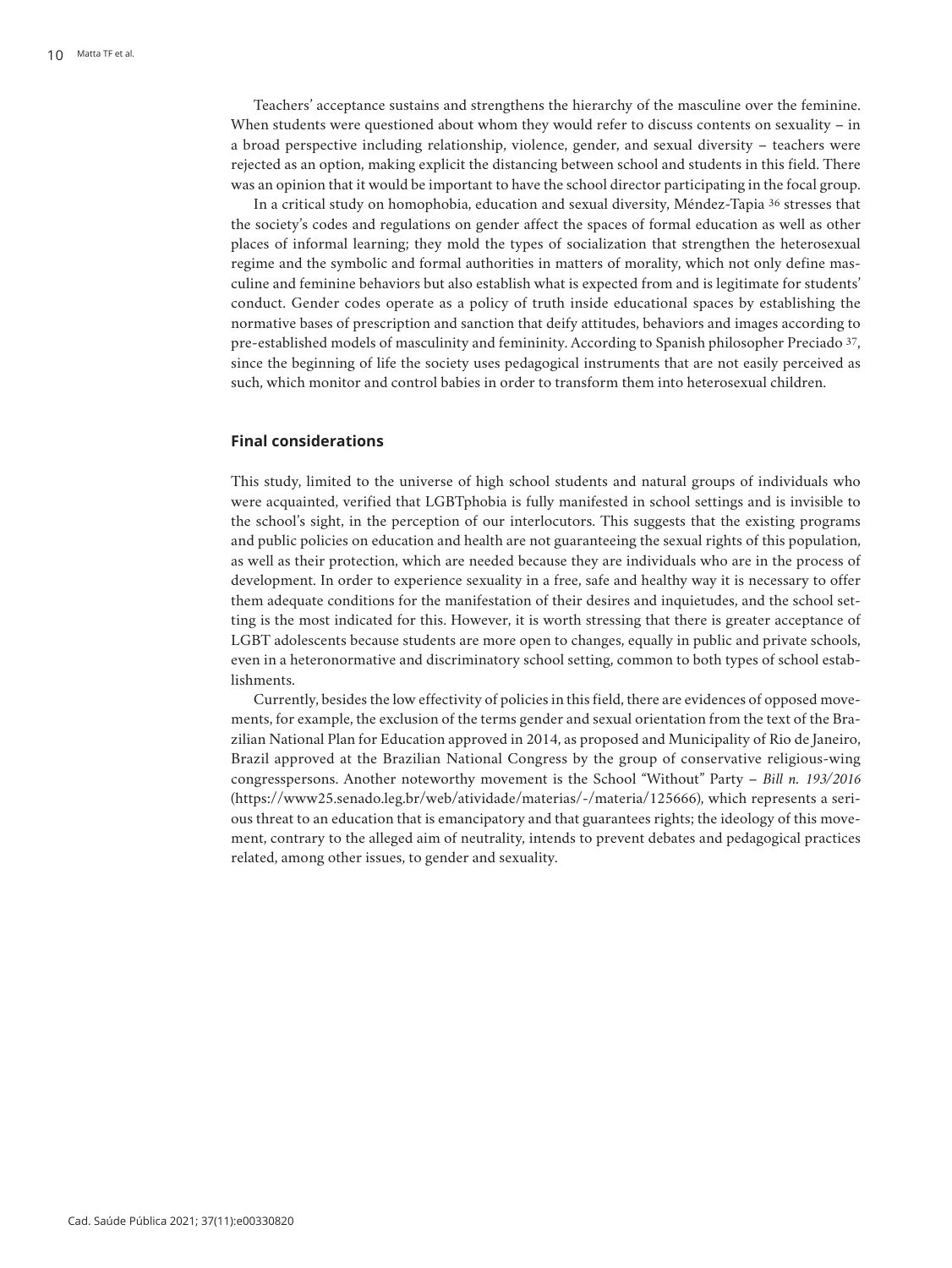# **Contributors**

All authors contributed equally to the writing and final revision of the text.

## **Additional informations**

ORCID: Thenessi Freitas Matta (0000-0001-8247- 1671); Stella Regina Taquette (0000-0001-7388- 3025); Luciana Maria Borges da Matta Souza (0000- 0002-7053-5903); Claudia Leite de Moraes (0000- 0002-3223-1634).

#### **References**

- 1. Worfld Health Organization. Young people's health – challenge for society. Geneva: World Health Organization; 1986.
- 2. Heilborn ML, Aquino EML, Bozon M, Knauth DR. O aprendizado da sexualidade: reprodução e trajetórias sociais de jovens brasileiros. Rio de Janeiro: Garamond/Editora Fiocruz; 2006.
- 3. Taquette SR, Rodrigues AO. Experiências homossexuais de adolescentes: considerações para o atendimento em saúde. Interface (Botucatu) 2015; 19:1181-91.
- 4. Junqueira RD. A pedagogia do armário: heterossexismo e vigilância de gênero no cotidiano escolar. Revista Educação On-line PUC-Rio 2012; (10):64-83.
- 5. Borillo D. Homofobia história crítica de um preconceito. Belo Horizonte: Autêntica; 2010.
- 6. Junqueira RD. Currículo heteronormativo e cotidiano escolar homofóbico. Espaço do Currículo 2010; 2:208-30.
- 7. Blais M, Gervais J, Hébert M. Homofobia internalizada como mediador parcial do bullying homofóbico e autoestima entre jovens de minorias sexuais em Quebec (Canadá). Ciênc Saúde Colet 2014; 13:727-35.
- 8. Gibbs JJ, Rice E. The social context of depression symptomology in sexual minority male youth: determinants of depression in sample of Grindr users. J Homosex 2016; 63:278-99.
- 9. Shields JP, Whitaker K, Glassman J, Franks HM, Howard K. Impact of victimization on risk of suicide among lesbian, gay, and bisexual high school students in San Francisco. J Adolesc Health 2012; 50:418-20.
- 10. Teixeira-Filho FS, Rondini CA. Ideações e tentativas de suicídio em adolescentes com práticas sexuais hetero e homoeróticas. Saúde Soc 2012; 21:651-67.
- 11. Foucault M. História da sexualidade I a vontade de saber. 13a Ed. Rio de Janeiro: Graal; 1999.
- 12. Asinelli-Luz A, Cunha JM. Percepções sobre a discriminação homofóbica entre concluintes do ensino médio no Brasil entre 2004 e 2008. Educ Rev 2011; (39):87-102.

# **Acknowledgments**

We are grateful for the participation, during the development of the research, of the UERJ scientific initiation scholarship holders Mariana Carneiro and Luca Zingali Meira, the UERJ nursing professor Simoni Furtado Costa and the social worker Juliane Escascela.

- 13. Minayo M. O desafio do conhecimento: pesquisa qualitativa em saúde. São Paulo: Hucitec Editora; 2014.
- 14. Costa AP, Loureiro MJ, Reis LP, Neri de Souza F. Análise de interações focada na colaboração e cooperação do modelo 4C. Revista Lusófona de Educação 2015; 29:19-39.
- 15. Denzin NK, Lincoln YS. The Sage handbook of qualitative research. Thousand Oaks: Sage Publications; 2018.
- 16. Departamento de Apoio à Gestão Participativa, Secretaria de Gestão Estratégica e Participativa, Ministério da Saúde. Transexualidade e travestilidade na saúde. v. 1. Brasília: Ministério da Saúde; 2015.
- 17. Venturi G, Bokany V. Diversidade sexual e homofobia no Brasil. v. 1. São Paulo: Editora Fundação Perseu Abramo; 2011.
- 18. Barbero MS. Hacerse hombre en el aula: masculinidad, homofobia y acoso escolar. Cadernos Pagu 2017; (50):e175014.
- 19. Rondini CA, Teixeira Filho FS, Toledo LG. Concepções homofóbicas de estudantes do ensino médio. Psicol USP 2017; 28:57-71.
- 20. Magnavita AD. Identidade gay e os preconceitos que cerceiam a tolerância. Revista Filosofia 2008; 14-23.
- 21. Souza JM, Silva JP, Faro A. Bullying e homofobia: aproximações teóricas e empíricas. Psicol Esc Educ 2015; 19:289-98.
- 22. Albuquerque PP, Williams LCA. Homofobia na escola: relatos de universitários sobre as piores experiências. Temas Psicol (Online) 2015; 23:663-76.
- 23. Rull MAP, Leyva AH, Ortiz FM, Mendoza EP, Rodríguez PP-P, Rosado SS. Homofobia en universidades de la Ciudad de México. Revista Intercontinental de Psicología y Educación 2013; 15:93-114.
- 24. Chaux E, León M. Homophobic attitudes and associated factors among adolescents: a comparison of six Latin American countries. J Homosex 2016; 63:1253-76.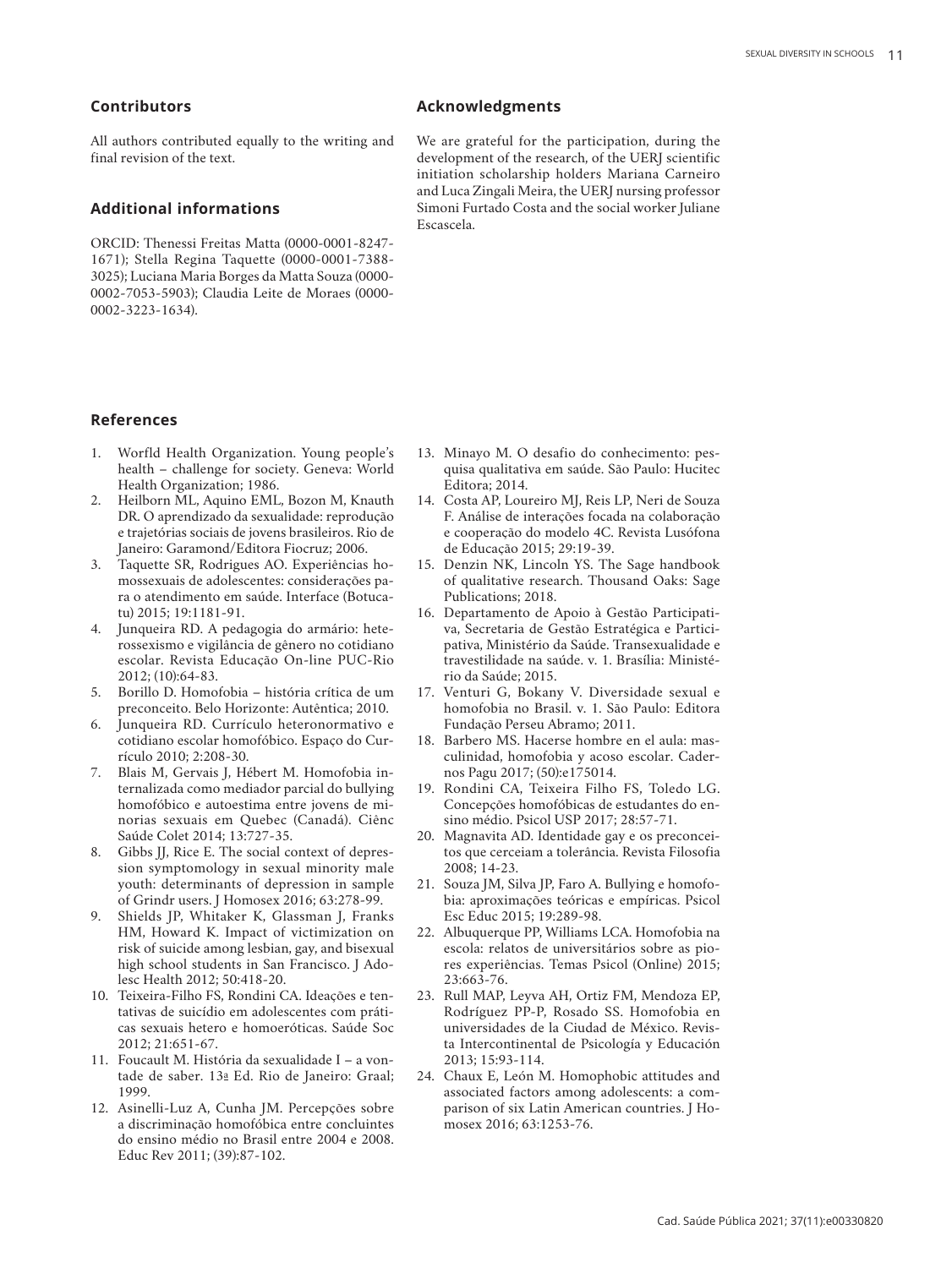- organizadores. Diversidade sexual e homofo bia no Brasil. v. 1. São Paulo: Editora Fundação Perseu Abramo; 2011. p. 89-96.
- 26. Palma YA, Levandowski DC. Vivências pes soais e familiares de homossexuais femininas. Psicol Estud 2008; 13:771-9.
- 27. Nardi HC, Quartiero E. Educando para la di versidad: desafiando la moral sexual y cons truyendo estrategias de combate a la discrimi nación en el cotidiano escolar. Sex Salud Soc (Rio J.) 2012; (11):59-87.
- 28. Pereira GR, Bahia AGMF. Direito fundamental à educação, diversidade e homofobia na esco la: desafios à construção de um ambiente de aprendizado livre, plural e democrático. Educ Rev 2011; (39):51-71.
- 29. Garcia PS, Bizzo N. O processo de elaboração dos planos municipais de educação na Região do Grande ABC. Educação & Realidade 2018; 43:337-62.
- 25. Israel V. Leonel V. Leonel V. Leonel V. Leonel V. Leonel V. Leonel V. Leonel V. Leonel V. Normanic 2021; 10: 82. Media. Interaction Publica 2021; 10: 2021; 10: 2021; 10: 2021; 10: 2021; 10: Venturi G, Bokany V, Ventur 30. Saewyc EM, Konishi C, Rose HA, Homma Y. School-based strategies to reduce suicidal ideation, suicide attempts, and discrimination among sexual minority and heterosexual ado lescents in Western Canada. Int J Child Youth Family Stud 2014; 5:89-112.
- 31. Altmann H. Diversidade sexual e educação: de safios para a formação docente. Sex Salud Soc (Rio J.) 2013; (13):69-82.
- 32. Louro GL. Gênero, sexualidade e educação uma perspectiva pós-estruturalista. 6 a Ed. Pe trópolis: Vozes Editora; 1997.
- 33. Seffner F. Sigam-me os bons: apuros e aflições nos enfrentamentos ao regime da heteronor matividade no espaço escolar. Educação e Pes quisa 2013; 39:145-59.
- 34. Departamento de Atenção Básica, Secreta ria de Atenção à Saúde, Ministério da Saúde. Saúde na escola. Brasília: Ministério da Saúde; 2009. (Série B. Textos Básicos de Saúde) (Ca dernos de Atenção Básica, 24).
- 35. Cassal LCB, Zucco LP. Diversidade sexual e gênero na escola: uma experiência de exten são no Rio de Janeiro. Extensão em Foco 2010;  $(5):15-23.$
- 36. Méndez-Tapia M. Reflexiones críticas sobre homofobia, educación y diversidad sexual. Educação & Realidade 2017; 42:673-86.
- 37. Preciado PB. ¿Quién defiende al niñx queer? In: Preciado PB, editor. Terror anal y manifies tos recientes. Buenos Aires: La Isla de La Luna; 2013. p. 69-76.